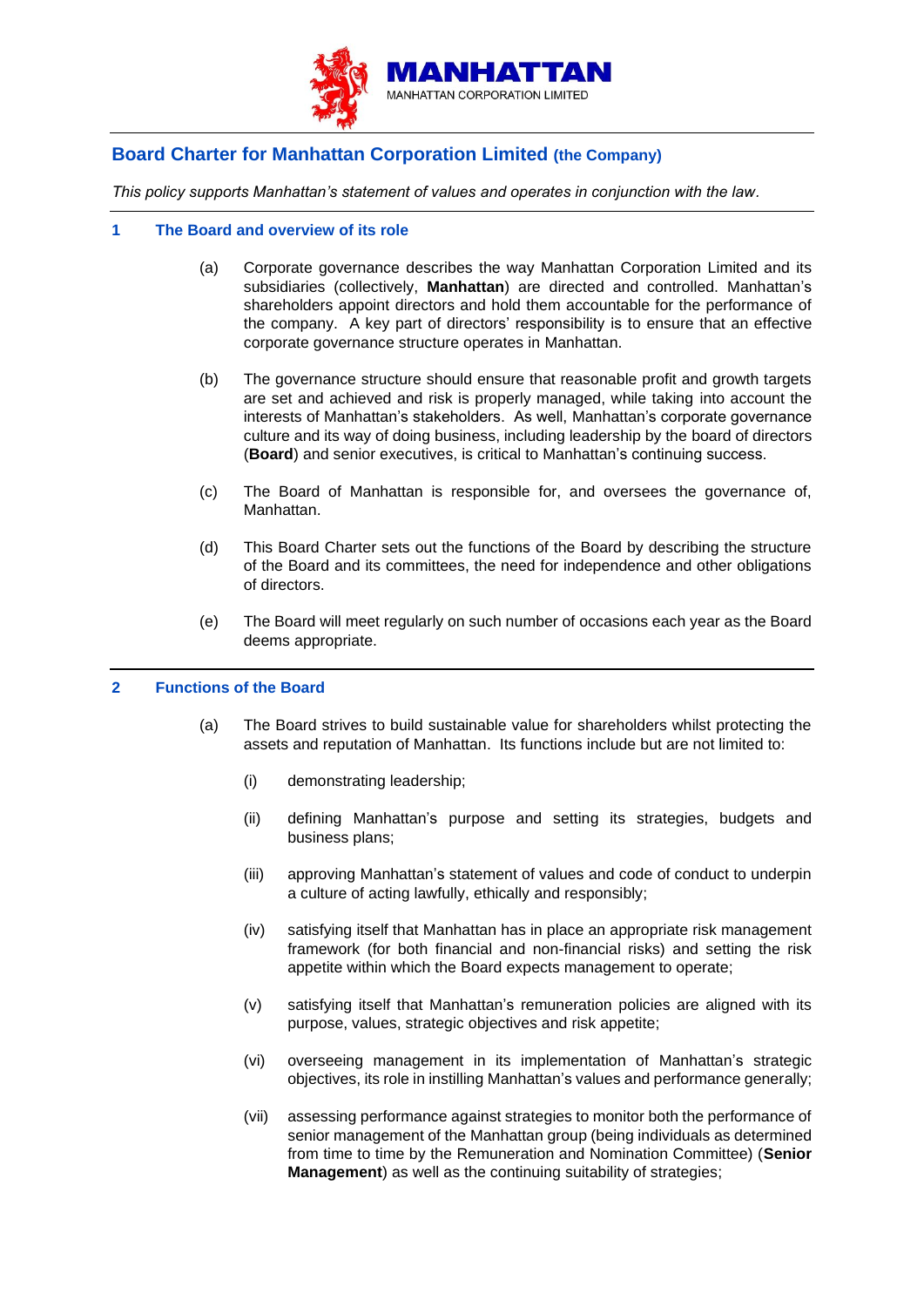- (viii) setting measurable objectives for achieving gender diversity in the composition of Manhattan's Board, Senior Management and workforce generally;
- (ix) approving Manhattan's annual report including the financial statements, directors' report, remuneration report, corporate governance statement and sustainability report, with advice from the Remuneration and Nomination Committee and the Audit and Risk Management Committee, as appropriate;
- (x) approving major borrowing and debt arrangements, the acquisition, establishment, disposal or cessation of any significant business of the company, any significant transaction or capital expenditure and the issue of any shares, options, equity instruments or other securities in Manhattan;
- (xi) overseeing Manhattan's process for making timely and balanced disclosure of all material information concerning Manhattan that a reasonable person would expect to have a material effect on the price or value of the Manhattan's securities;
- (xii) satisfying itself that an appropriate framework exists for relevant information to be reported to the Board by management;
- (xiii) whenever required, challenging management and holding it to account;
- (xiv) reviewing operating information to understand at all times the state of health of Manhattan;
- (xv) considering the economic, occupational health and safety, environmental and social sustainability risks of Manhattan's activities;
- (xvi) ensuring that Manhattan acts legally and responsibly on all matters and that the highest ethical standards are maintained;
- (xvii) developing an investor relations program to facilitate effective two-way communication with investors;
- (xviii) maintaining a constructive and ongoing relationship with the Australian Securities Exchange (**ASX**) and regulators, and approving policies regarding disclosure and communications with the market and Manhattan's shareholders; and
- (xix) monitoring the effectiveness of, and approving changes to, internal governance including delegated authorities, and monitoring resources available to Senior Management.
- (b) With the guidance of the Board's Remuneration and Nomination Committee, the Board is responsible for:
	- (i) evaluating and approving the remuneration packages of executive directors and other members of Senior Management;
	- (ii) evaluating and approving the remuneration arrangements for non-executive directors;
	- (iii) monitoring compliance with the non-executive director remuneration pool as established by the Constitution, or as subsequently amended by shareholders, and recommending any changes to the pool;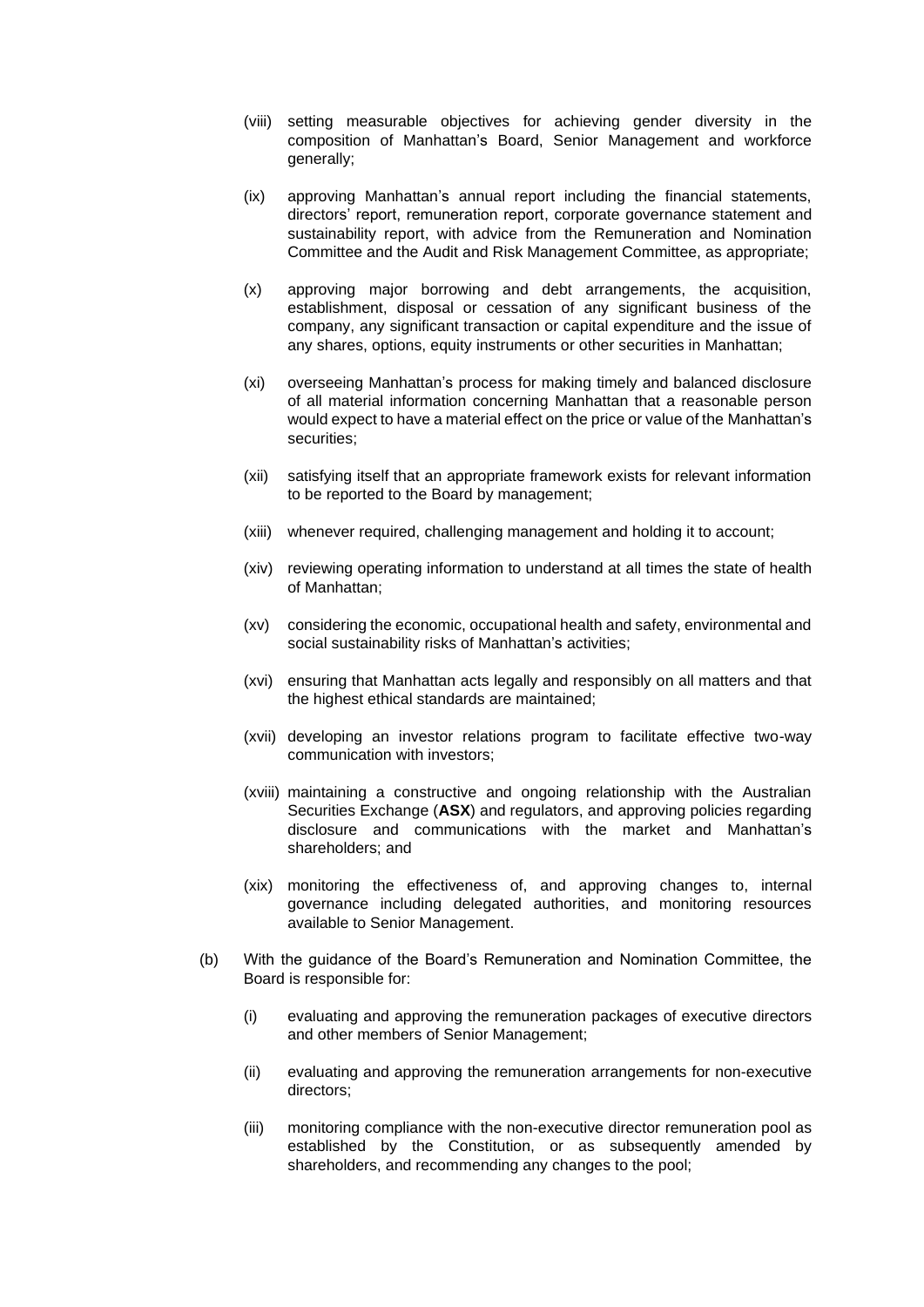- (iv) administering short and long-term incentive plans (including any equity plans) and engaging external remuneration consultants;
- (v) appointing and replacing members of Senior Management and the directors;
- (vi) appointing, reviewing the performance of, remunerating and replacing the chair of the Board (**Board Chair**);
- (vii) Manhattan's induction program for new directors and periodic review and facilitation of ongoing professional development for directors;
- (viii) regularly assessing the independence of all directors;
- (ix) reviewing and implementing succession planning for directors and Senior Management; and
- (x) monitoring the organisational capability and mix of skills, experience, expertise and diversity on the Board and, when necessary, appointing new directors, for approval by shareholders.
- (c) With the guidance of the Audit and Risk Management Committee, the Board is responsible for:
	- (i) overseeing the establishment of and approving Manhattan's risk management framework (for both financial and non-financial risks) including its strategy, policies, procedures and systems;
	- (ii) reviewing and monitoring the effectiveness of Manhattan's risk management framework;
	- (iii) overseeing the integrity of Manhattan's accounting and corporate reporting systems, including the external audit and Manhattan's processes for verifying the integrity of any periodic corporate report Manhattan releases to the market that is not audited or reviewed by an external auditor;
	- (iv) reviewing and approving Manhattan's financial statements and reports;
	- (v) overseeing Manhattan's financial reporting, which, without limitation, includes:
		- (A) reviewing the suitability of Manhattan's accounting policies and principles, how they are applied and ensuring they are used in accordance with the statutory financial reporting framework;
		- (B) assessing significant estimates and judgements in financial reports;
		- (C) assessing information from external auditors to ensure the quality of financial reports; and
		- (D) determining whether the financial and associated non-financial statements should be signed based on the Audit and Risk Management Committee's assessment of them;
	- (vi) the entry into, approval and disclosure of related party transactions (if any);
	- (vii) overseeing Manhattan's financial controls and systems; and
	- (viii) managing audit arrangements and auditor independence.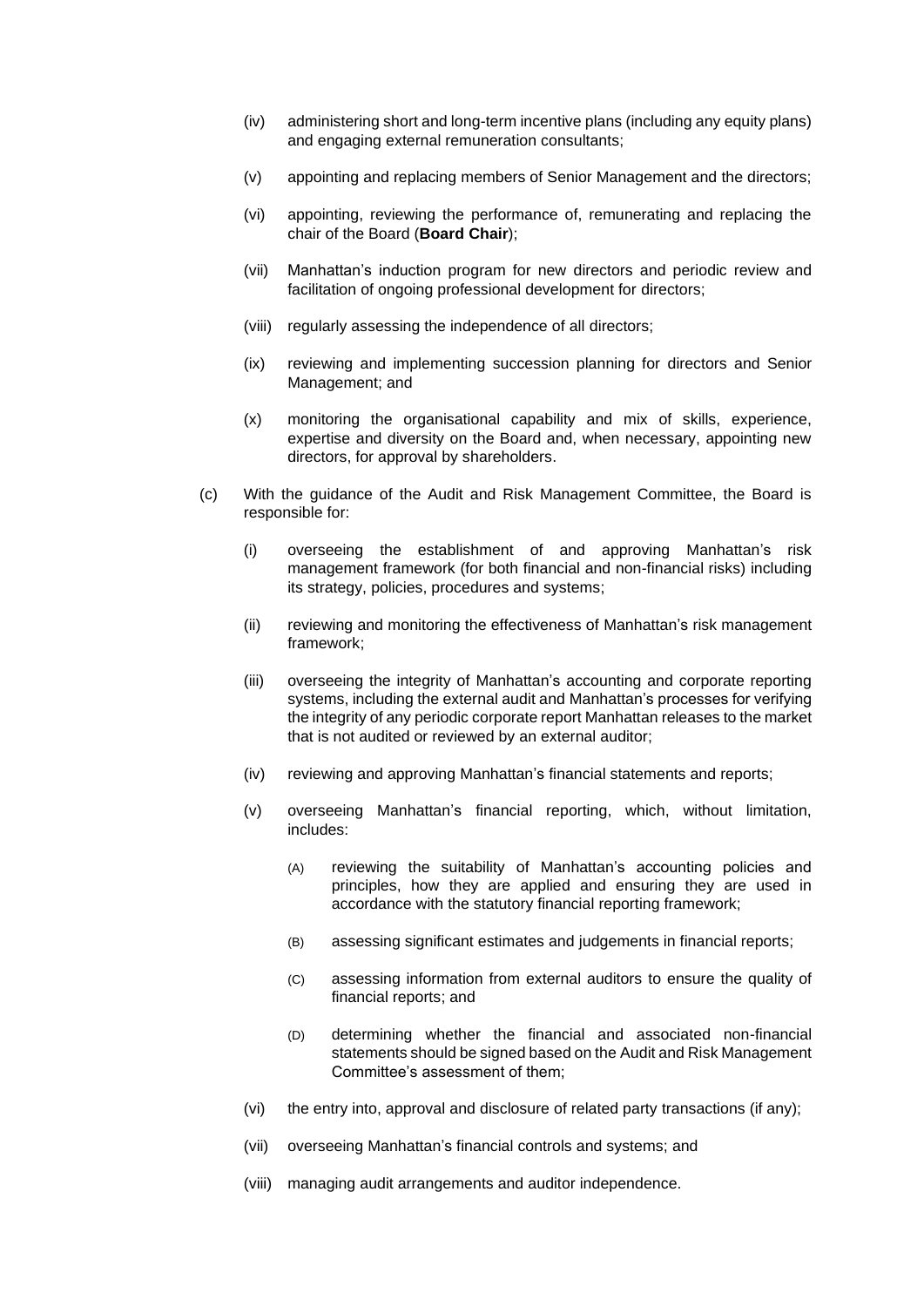(d) The functions listed are matters which the Board specifically reserves for itself and does not limit the Board's overall duties and responsibilities. The Board may delegate consideration to a committee of the Board specifically constituted for the relevant purpose.

#### **3 Powers delegated to management**

- (a) The Board may delegate to Senior Management the authority and power to manage Manhattan and its businesses within levels of authority specified by the Board from time to time. The Chief Executive Officer or Managing Director (should one be appointed) may delegate aspects of his or her authority and power but remains accountable to the Board for Manhattan's performance and is required to report regularly to the Board on the progress being made by Manhattan's business units.
- (b) The Chief Executive Officer's or Managing Director's (should one be appointed) role includes:
	- (i) responsibility for the effective leadership of the management team;
	- (ii) the implementation of Manhattan's strategic objectives and instilling and reinforcing its values;
	- (iii) the day-to-day management of Manhattan's operations (including operating within the values, code of conduct, budget and risk appetite set by the Board);
	- (iv) oversight of the provision by Senior Management to the Board of accurate, timely and clear information on Manhattan's operations (including, but not limited to, information about Manhattan's financial performance, compliance with material laws and regulations and any conduct materially inconsistent with Manhattan's values or code of conduct); and

#### **4 Board composition and structure**

The composition, structure and proceedings of the Board are primarily governed by Manhattan's constitution (available on the company's website) (**Constitution**) and the laws governing corporations in jurisdictions where the company operates. The Board, with the assistance of the Remuneration and Nomination Committee, will regularly review the composition and structure and performance of the Board.

# **5 Board composition**

The Board aims to have a board of directors which has, at all times, the appropriate mix of skills, experience, expertise and diversity relevant to Manhattan's businesses and the Board's duties and responsibilities.

The majority of the Board should, to the extent practicable given the size and composition of the Board from time to time, be comprised of independent directors as determined in accordance with clause [13.](#page-6-0)

## **6 Appointment and re-election of directors**

(a) With guidance from the Remuneration and Nomination Committee and, where necessary, external consultants, the Board will identify candidates with appropriate skills, experience, expertise and diversity in order to discharge its mandate effectively and to maintain the necessary mix of expertise on the Board.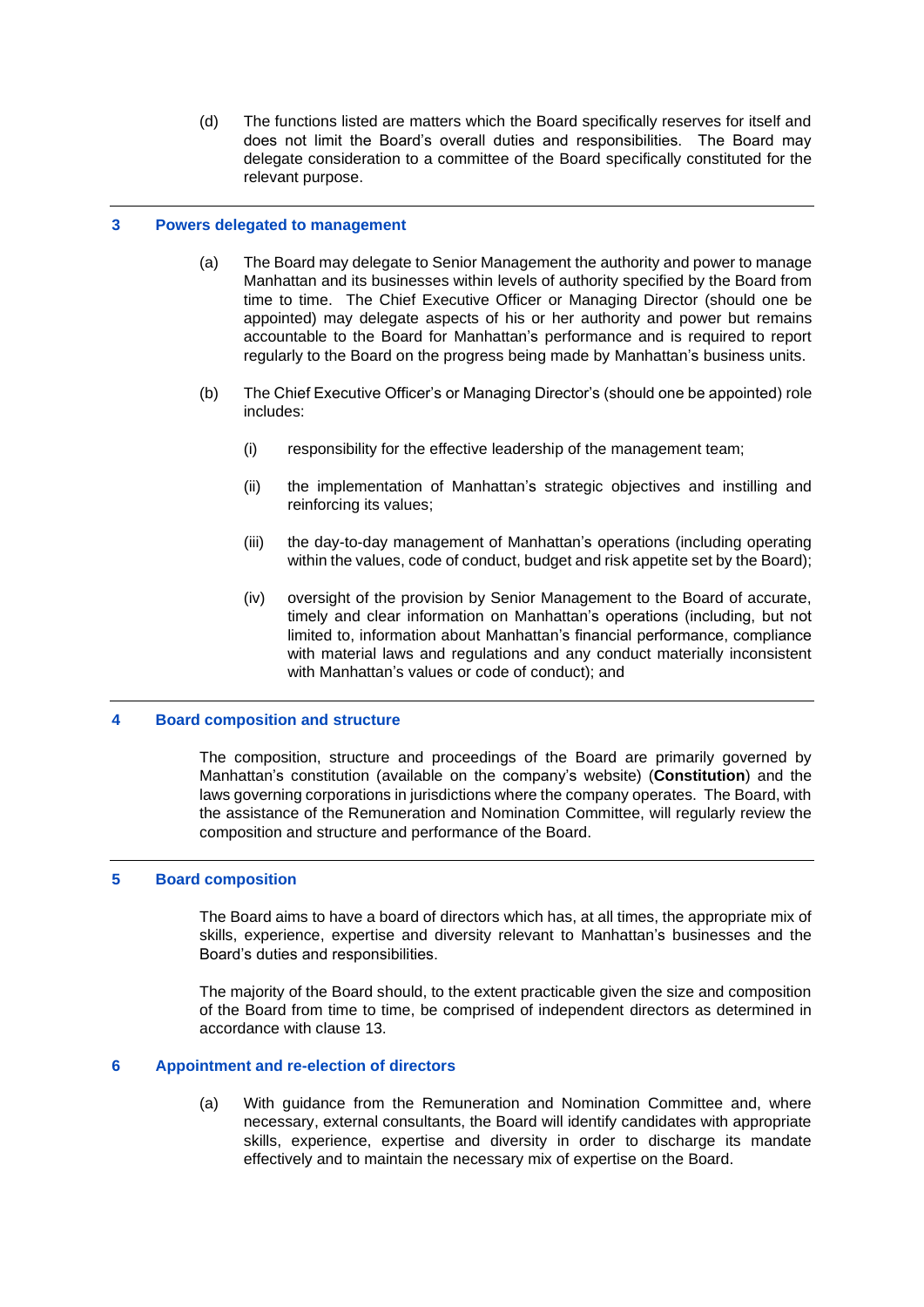- (b) The Remuneration and Nomination Committee assesses nominations of new directors against a range of criteria including the candidate's background, experience, gender, professional skills, personal qualities and whether their skills and experience will complement the existing Board.
- (c) The criteria to assess nominations of new directors is reviewed annually and the Remuneration and Nomination Committee regularly compares the skill base of existing directors with that required for the future strategy of Manhattan to enable identification of attributes required in new directors.
- (d) Before appointment to the Board, candidates must confirm that they will have sufficient time to meet their obligations to Manhattan, in light of other commitments.
- (e) New directors are to be provided with a formal letter of appointment to the Board setting out the key terms and conditions of the appointment, together with any other documents that Manhattan considers relevant to the appointment.
- (f) For shareholder meetings where directors are standing for election or re-election, the notice of meeting must include information to enable shareholders to make an informed decision on their election. This requirement is set out in detail in Manhattan's Remuneration and Nomination Committee Charter.
- (g) All directors (other than a managing director, if any) are subject to re-election by rotation at least every three years. Newly appointed directors must seek re-election at the first general meeting of shareholders following their appointment.

# **7 Review of Board, committee and individual directors' performance**

- (a) With guidance from the Remuneration and Nomination Committee, the Board will regularly review the performance of the Board, its committees and each director, using where necessary an external consultant, against appropriate measures. Each year, Manhattan will disclose in its annual report whether such a performance evaluation has been undertaken during or in respect of that period.
- (b) Each year, the Board (with guidance from the Remuneration and Nomination Committee) will review the performance of Senior Management against guidelines approved by the Board. Each year, Manhattan will disclose in its annual report whether such a performance evaluation has been undertaken during or in respect of that period.
- (c) Each year the Company will disclose a statement detailing the mix of skills and diversity which the Board is looking to achieve in relation to the membership of the Board (often referred to as a "skills matrix").
- (d) The Company will disclose in the annual report:
	- (i) those directors who the Board considers are independent;
	- (ii) if a director has an interest, position or relationship which may be perceived to compromise a director's independence but the Board is of the opinion that interest, position or relationship does not compromise that director's independence, an explanation of why the Board is of that opinion; and
	- (iii) details of the length of service of each director.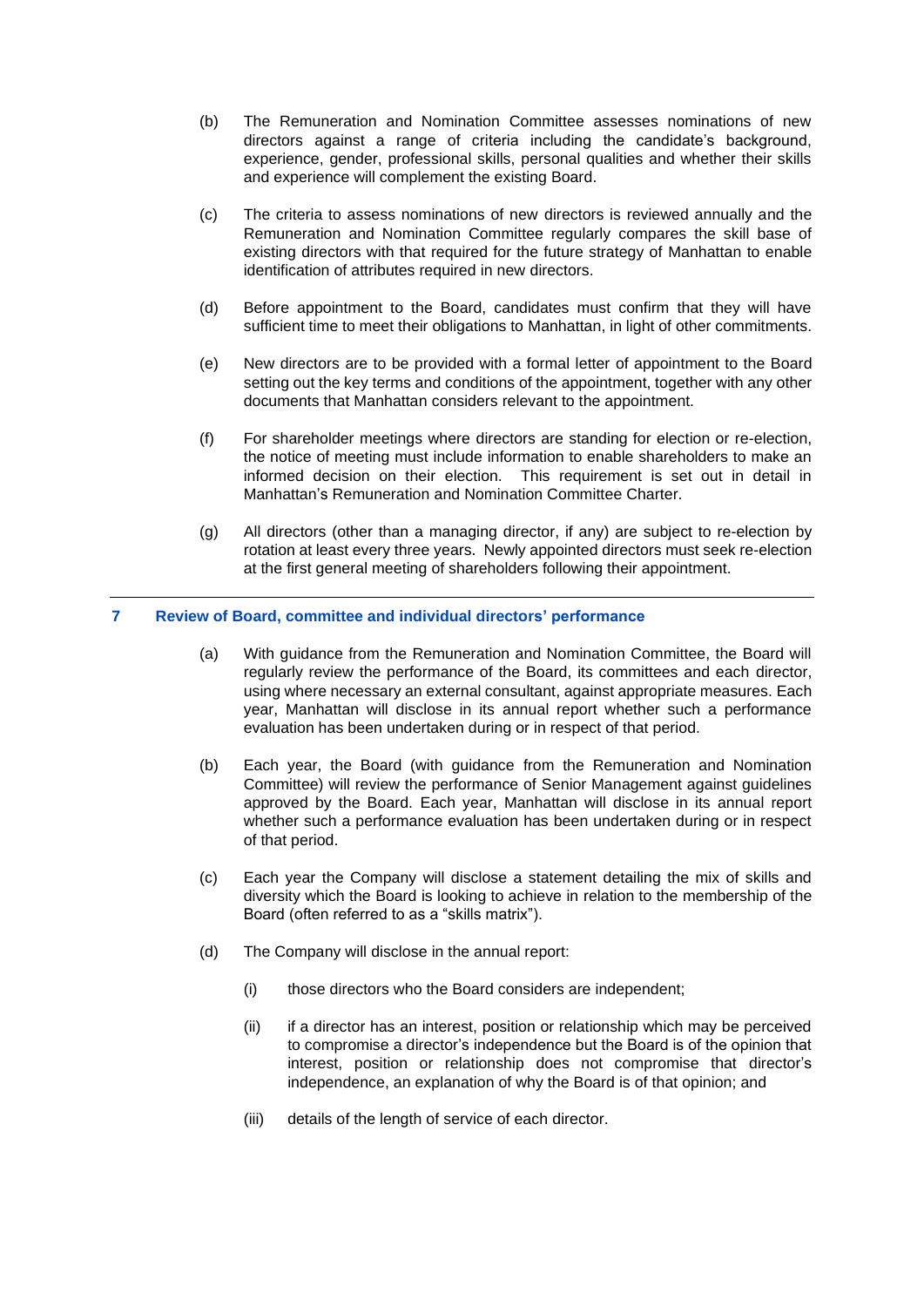#### **8 Board Chair**

The Board Chair will be elected by the Board but must be an independent director. The Board Chair must not hold, and must not have held within the previous 3 years, the office of Chief Executive Officer or Managing Director of Manhattan.

The Board Chair's role includes:

- (a) leading the Board;
- (b) facilitating effective contribution of all directors and promoting constructive and respectful relations among the directors and between the Board and management;
- (c) approving board agendas and ensuring adequate time is available for discussion of all agenda items, including strategic issues;
- (d) representing the views of the Board to the public; and
- (e) presiding over meetings of the Board and general meetings of shareholders.

# **9 Company secretary**

- (a) The Board appoints and removes the Company Secretary. All directors are to have direct access to the Company Secretary.
- (b) The Company Secretary is responsible for the day to day operations of the Company Secretary's office, including the administration of Board and committee meetings, overseeing Manhattan's relationship with its share registry and lodgements with the ASX, ASIC and other regulators.
- (c) The Company Secretary is also responsible for communications with the ASX about listing rule matters, including making disclosures to the ASX in accordance with Manhattan's Disclosure Policy.
- (d) The Company Secretary supports the effectiveness of the Board by monitoring that Board policy and procedures are followed and co-ordinating the completion and despatch of Board agendas and briefing papers.
- (e) The Company Secretary is accountable to the Board through the Board Chair, on all matters to do with proper functioning of the Board.
- (f) The Company Secretary together with the guidance of the Board's Remuneration and Nomination Committee, and the assistance of the Board, shall organise the induction of new directors and facilitate ongoing professional development training for directors.

#### **10 Keeping directors informed**

- (a) New directors are to be briefed on their roles and responsibilities and the minutes and papers of Board and committee meetings will be made available to them.
- (b) Board papers are distributed, where possible, within a reasonable period of time before each meeting.
- (c) Time is to be allocated at Board and committee meetings for continuing education on significant issues facing the company and changes to the regulatory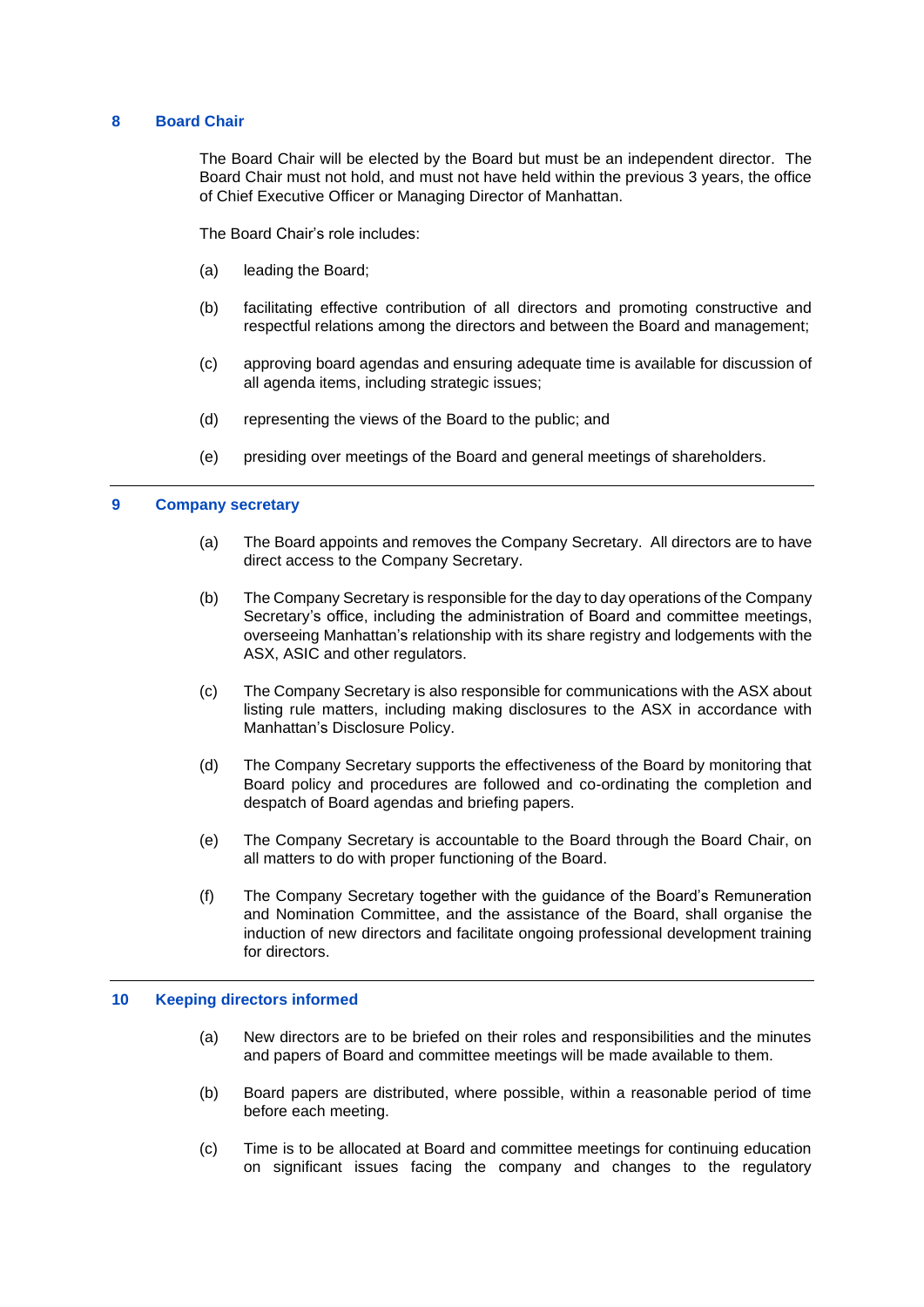environment. This is to include briefings by Senior Management and external consultants from time to time.

#### **11 Access to independent advice**

Directors may obtain independent professional advice at Manhattan's expense on matters arising in the course of their Board and committee duties, after obtaining the Board Chair's approval.

Whenever practicable, the advice must be commissioned in the joint names of the director and Manhattan, and where appropriate a copy of any such advice should be provided to and for the benefit of the entire Board. The other directors must be advised if the Board Chair's approval is withheld.

#### **12 Non-executive directors' meetings**

The non-executive directors are expected to meet periodically with no management present, to review management performance.

#### <span id="page-6-0"></span>**13 Independence of non-executive directors**

- (a) To be judged independent, a director must, in the opinion of the Board, be free of any interest, position or relationship that might influence, or reasonably be perceived to influence, in a material respect, his or her capacity to bring an independent judgement to bear on issues before the Board and to act in the best interests of Manhattan as a whole rather than in the interests of an individual security holder or any other person.
- <span id="page-6-1"></span>(b) Individuals would, in the absence of evidence or convincing argument to the contrary, not be characterised as independent if they:
	- (i) were employed, or had previously been employed in an executive capacity by Manhattan or any of its subsidiaries in the three years prior to becoming a director;
	- (ii) received performance-based remuneration (including options or performance rights) from, or participates in an employee incentive scheme of, Manhattan;
	- (iii) within the last three years, were in a material business relationship (eg as a supplier, professional adviser, consultant or customer) with Manhattan or another group member, or is an officer of, or otherwise associated with, someone with such a relationship;
	- (iv) were a substantial shareholder of Manhattan, or a representative of, or an officer or employee within the last three years of, or professional adviser to, a substantial shareholder of Manhattan;
	- (v) have close personal ties with any person who falls within any of the categories described above;
	- (vi) have been a director of Manhattan for such a period that his or her independence from management and substantial shareholders may have been compromised; or
	- (vii) were directly involved in the audit of Manhattan or any of its subsidiaries.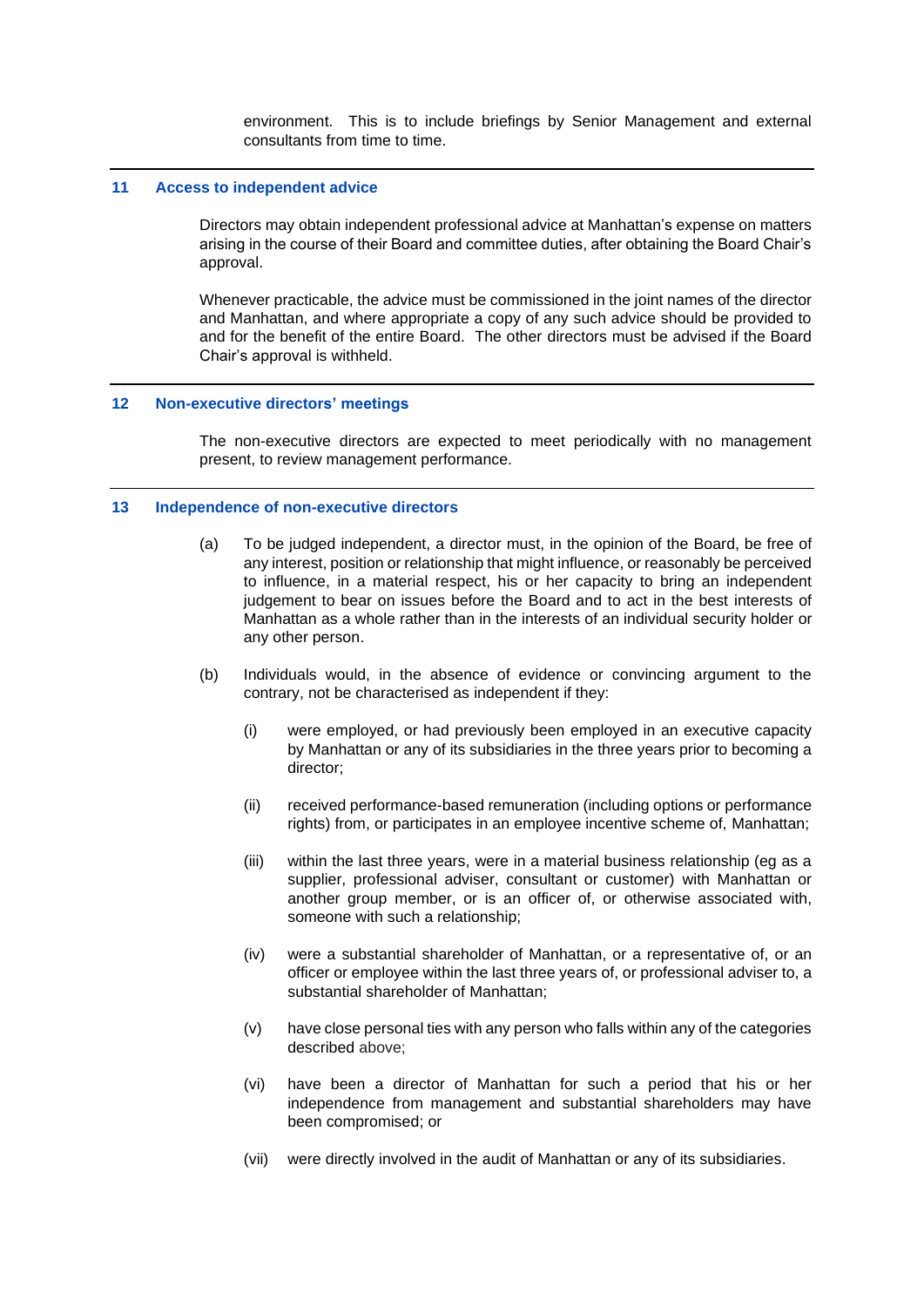- (c) Manhattan will disclose the names of the directors considered by the Board to be independent directors in Manhattan's annual report.
- (d) If a director has an interest, position or relationship of the type described in sub paragraph [\(b\)](#page-6-1) above, but the Board is of the opinion that it does not compromise the independence of that director, Manhattan may consider disclosing in Manhattan's annual report the nature of the interest, position or relationship in question and an explanation of why the Board is of that opinion.
- (e) Any change in the nature of the independence status of a non-executive director must be promptly notified to the Board Chair and Company Secretary and the Board will review that director's independence status. If the Board determines that there has been a change to the independence status of a non-executive director, the Board will take steps to ensure that this change is disclosed and explained in a timely manner to the market.

The Board gives formal recognition to Director independence as detailed below:

| <b>Director</b> | <b>Position on the Board</b>     | <b>Term in Office</b> | Non-             | Independent |
|-----------------|----------------------------------|-----------------------|------------------|-------------|
|                 |                                  |                       | <b>Executive</b> |             |
| <b>Marcello</b> | Non-Executive Chair and Director | 18 December 2006      | Yes              | Yes         |
| <b>CARDACI</b>  |                                  | 13 years              |                  |             |
|                 |                                  |                       |                  |             |
| John            | Non-Executive Director           | 20 July 2009          | Yes              | Yes         |
| <b>SETON</b>    |                                  | 11 years              |                  |             |
| Jens            | Non-Executive Director           | 06 April 2020         | Yes              | Yes         |
| <b>BALKAU</b>   |                                  | 3 months              |                  |             |

## **14 Conflict of interest**

- (a) Directors must keep the Board advised, on an ongoing basis, of any interests that could potentially conflict with those of Manhattan and will advise the Company Secretary of all directorships or executive positions held in other companies.
- (b) If a potential material conflict of interest or conflict of duty arises, the director concerned will advise the Board Chair prior to any Board meeting at which the conflicted matter is to be discussed. The director will not receive the relevant Board papers and will not be present or participate in the Board meeting while the relevant matter is considered unless the other directors approve that director's participation in the deliberation and voting on the relevant issue in accordance with the Corporations Act 2001 (Cth). Any potential conflict must be recorded in the Board minutes.

## **15 Board committees**

- (a) The Board will operate two committees:
	- (i) Audit and Risk Committee; and
	- (ii) Remuneration and Nomination Committee.

If it is not practicable to operate separate committees due to the size and composition of the Board and/or operations of the Company from time to time, the Board will perform the role of the Audit and Risk Committee and/or Remuneration and Nomination Committee.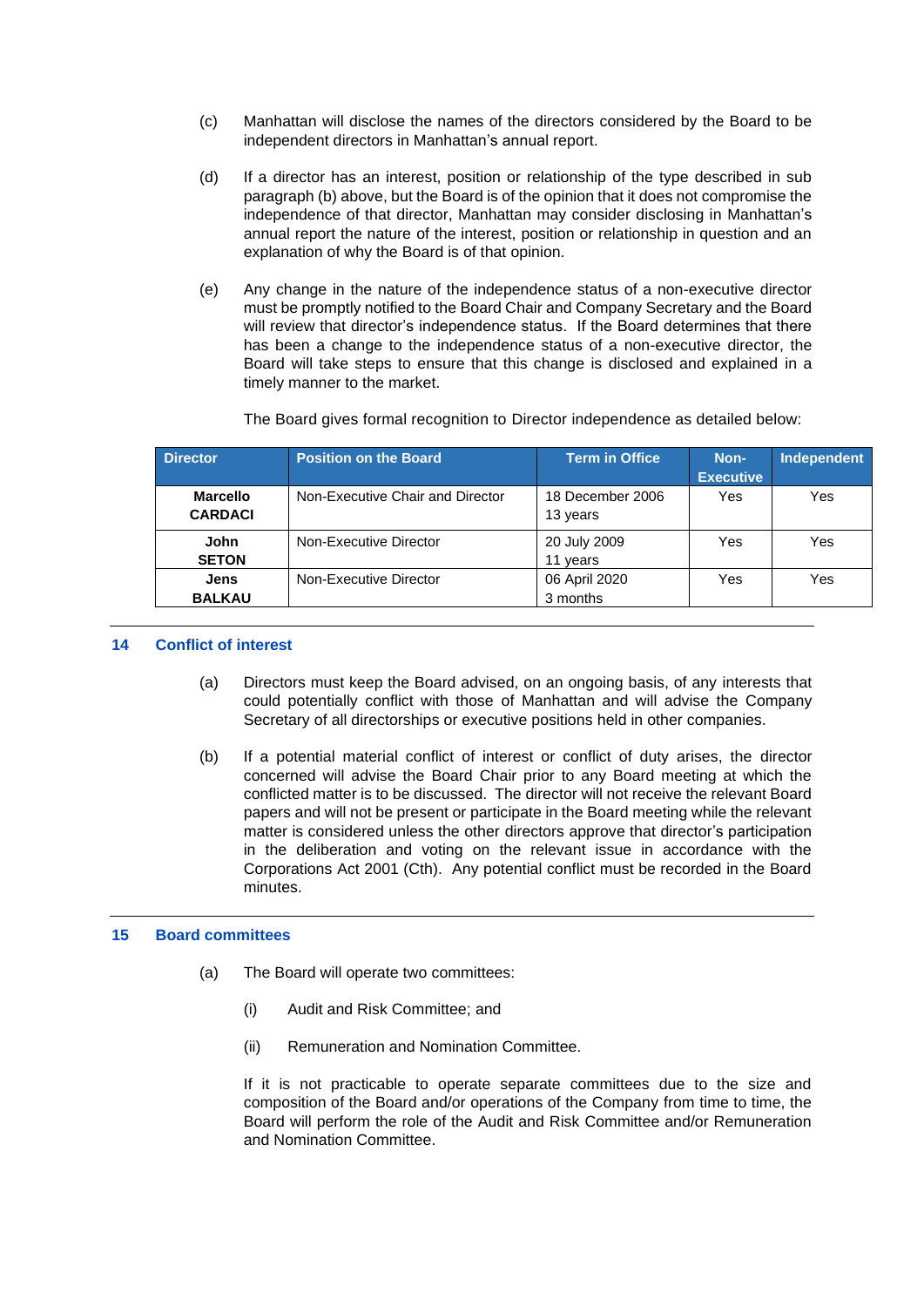- (b) When appointing members of each committee, the Board will take account of the skills and experience appropriate for that committee as well as any statutory or regulatory requirements.
- (c) The chair of the Audit and Risk Committee cannot be the Board Chair and is to be independent of management and Manhattan. Given the current size and composition of operations of the Company, a separate Audit and Risk Committee has not been established by the Board. Until such time, the Board will carry out the duties that would ordinarily be assigned to the Committee under the written terms of reference, being the adopted Audit and Risk Committee Charter.
- (d) The committees operated by the Board are to consider and determine the matters for which they are responsible in accordance with their charter. Copies of the charter of each committee are to be published on Manhattan's website (manhattcorp.com.au). The Board may establish other committees as and when required.
- (e) With respect to any Board committees, the Board will ensure that the following disclosures are made in the Manhattan annual report:
	- (i) the current members of each committee and their professional qualifications and experience;
	- (ii) the number of times each committee met throughout a period; and
	- (iii) the individual attendances of the members of those meetings.

#### **16 Restrictions on share dealings by directors**

- (a) In accordance with Manhattan's Securities Trading Policy, directors, Senior Management and other nominated parties may only buy or sell shares during certain periods set out in that policy. The policy contains other relevant restrictions.
- (b) All Manhattan share dealings by directors must be promptly notified to the ASX.
- (c) A copy of the Manhattan Securities Trading Policy will be published on the Manhattan website (manhattcorp.com.au).

#### **17 Confidentiality**

All proceedings of the Board, including Board papers, presentations and other information provided to the Board, must be kept confidential except as required by law or as agreed by the Board.

#### **18 Code of Conduct**

Manhattan has a Code of Conduct which sets out the way Manhattan conducts its business and guides the behaviour of everyone in Manhattan (including, employees, contractors and directors) by clearly stating Manhattan's firm commitment to behaving honestly and fairly. A copy of the Manhattan Code of Conduct will be published on the Manhattan website (manhattcorp.com.au).

#### **19 Review**

The Board will, at least once in each year, review this board charter to determine its adequacy for current circumstances and may amend it as necessary.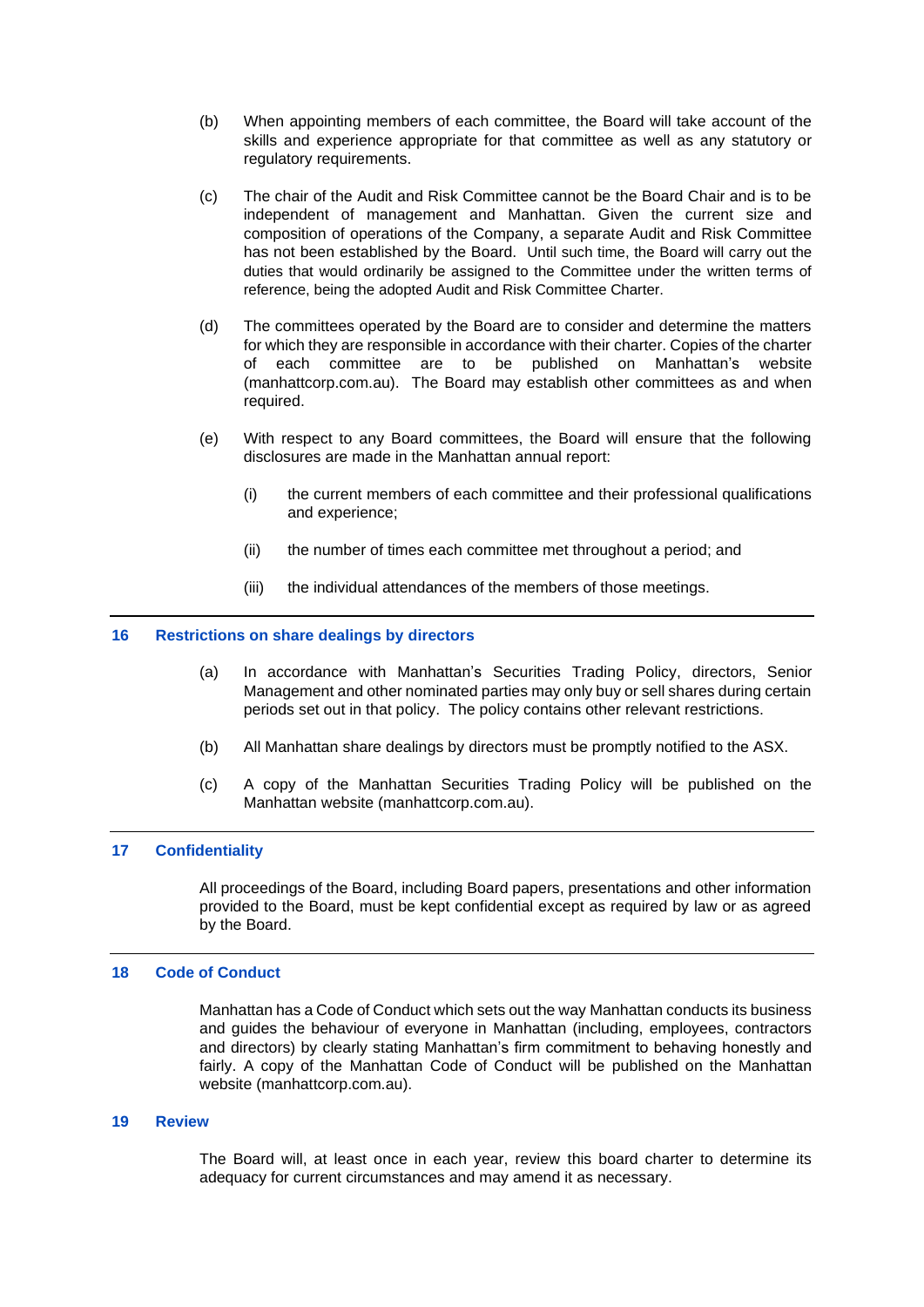**Policy History**

# **Change Reason**

June 2020<br>July 2015

<sup>st</sup> Revision July 2015 Policy adopted by the Board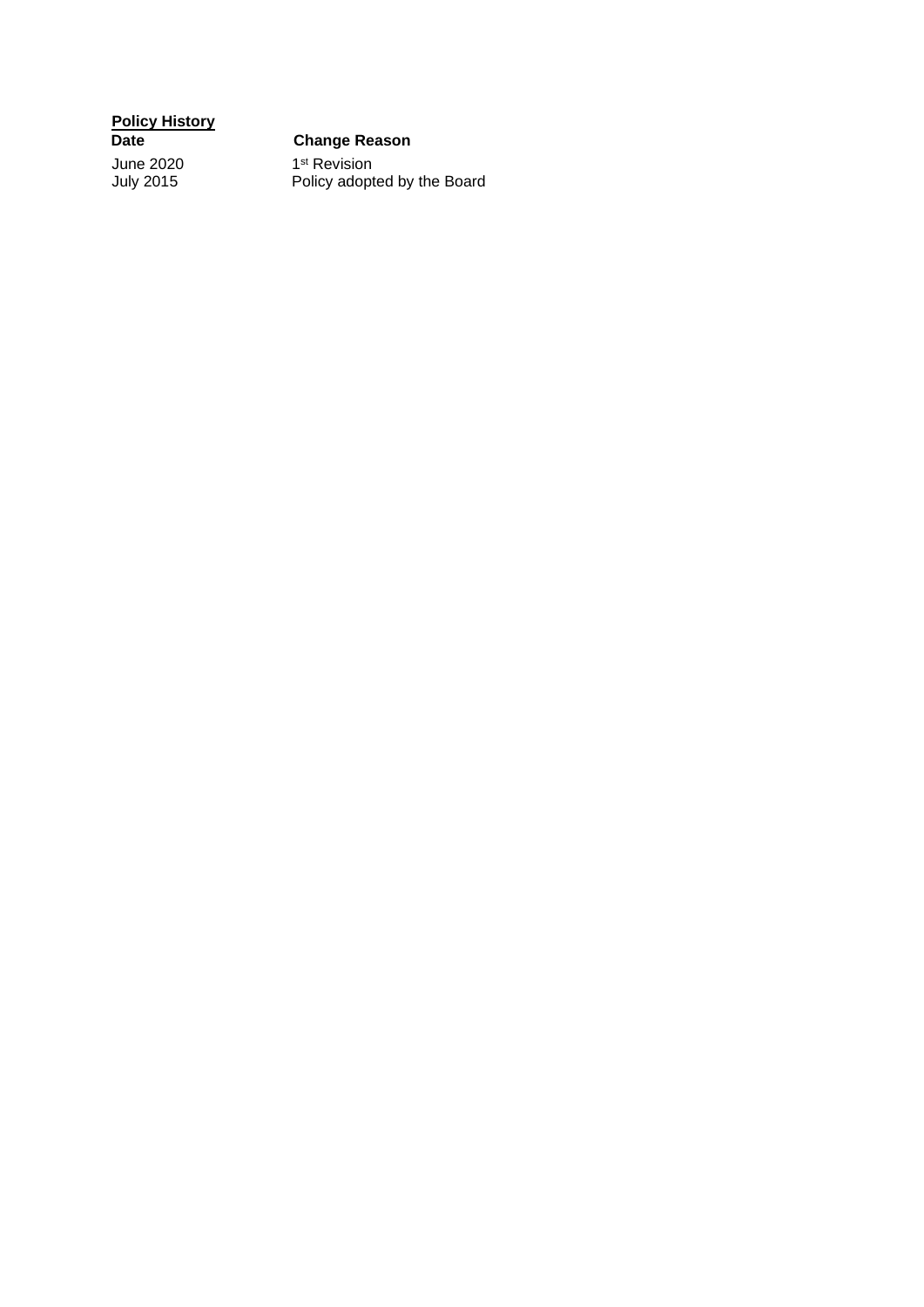# **Appendix A Board Skill Matrix**

# • Skill Rating<br>
o Essential

- $\circ$  Essential 2 of Board members should have these skills  $\circ$  Desirable at least 1 Board member has this skill
- o Desirable at least 1 Board member has this skill o Beneficial the Boards performance would be enh
- o Beneficial the Boards performance would be enhanced however the skills can be provided by consultants as required.

| <b>Skill area</b>                                  | <b>Description</b>                                                                                                                                                                                                                                                                                     | <b>Assessment</b><br>(Skills are described as Essential, Desirable<br>or Beneficial.)                                                                                                                                 | Director(s) with this skill                                                                                                                                                                                                                                                                                                                                            |
|----------------------------------------------------|--------------------------------------------------------------------------------------------------------------------------------------------------------------------------------------------------------------------------------------------------------------------------------------------------------|-----------------------------------------------------------------------------------------------------------------------------------------------------------------------------------------------------------------------|------------------------------------------------------------------------------------------------------------------------------------------------------------------------------------------------------------------------------------------------------------------------------------------------------------------------------------------------------------------------|
| <b>Strategy and policy</b><br>development          | Ability to think strategically, identify and critically<br>assess strategic opportunities and threats to the<br>Company and develop strategies in response.<br>Ability to identify key issues for the Company<br>and develop appropriate policy parameters<br>within which the Company should operate. | <b>Essential</b><br>The ability of the board to think and act<br>strategically is essential.<br>It is highly beneficial to have strategic and<br>visioning input from directors with strong<br>commercial experience. | <b>Marcello Cardaci and John Seton</b><br>These<br>directors<br>have<br>corporate<br>$\bullet$<br>finance/industry/executive<br>and<br>management skills.<br>Skill area to be enhanced with consultants<br>as required.                                                                                                                                                |
| <b>Financial</b>                                   | Ability to analyse key financial statements,<br>critically assess the Company's financial<br>performance, and contribute to strategic<br>financial planning.                                                                                                                                           | <b>Essential</b><br>This is considered an essential skill for the<br>board.                                                                                                                                           | <b>Marcello Cardaci and John Seton.</b><br>These directors have a proven financial record.                                                                                                                                                                                                                                                                             |
| <b>Corporate finance and</b><br>capital investment | Experience<br>assessing capital<br>projects,<br>in<br>and<br>acquisition<br>investments<br>and<br>merger<br>their<br>financing and<br>opportunities.<br>and<br>performance.                                                                                                                            | <b>Desirable</b><br>Given the importance of being able to raise<br>capital to grow operations, it is important the<br>board includes directors with corporate finance<br>qualifications and experience.               | <b>Marcello Cardaci and John Seton</b><br>These directors have strong commercial<br>experience working with projects involving<br>medium scale capital input and long-term<br>investment view.<br>Mr Jens Balkau has strong experience<br>assessing the viability of tenement areas<br>and new projects.<br>Skill area to be enhanced with consultants<br>as required. |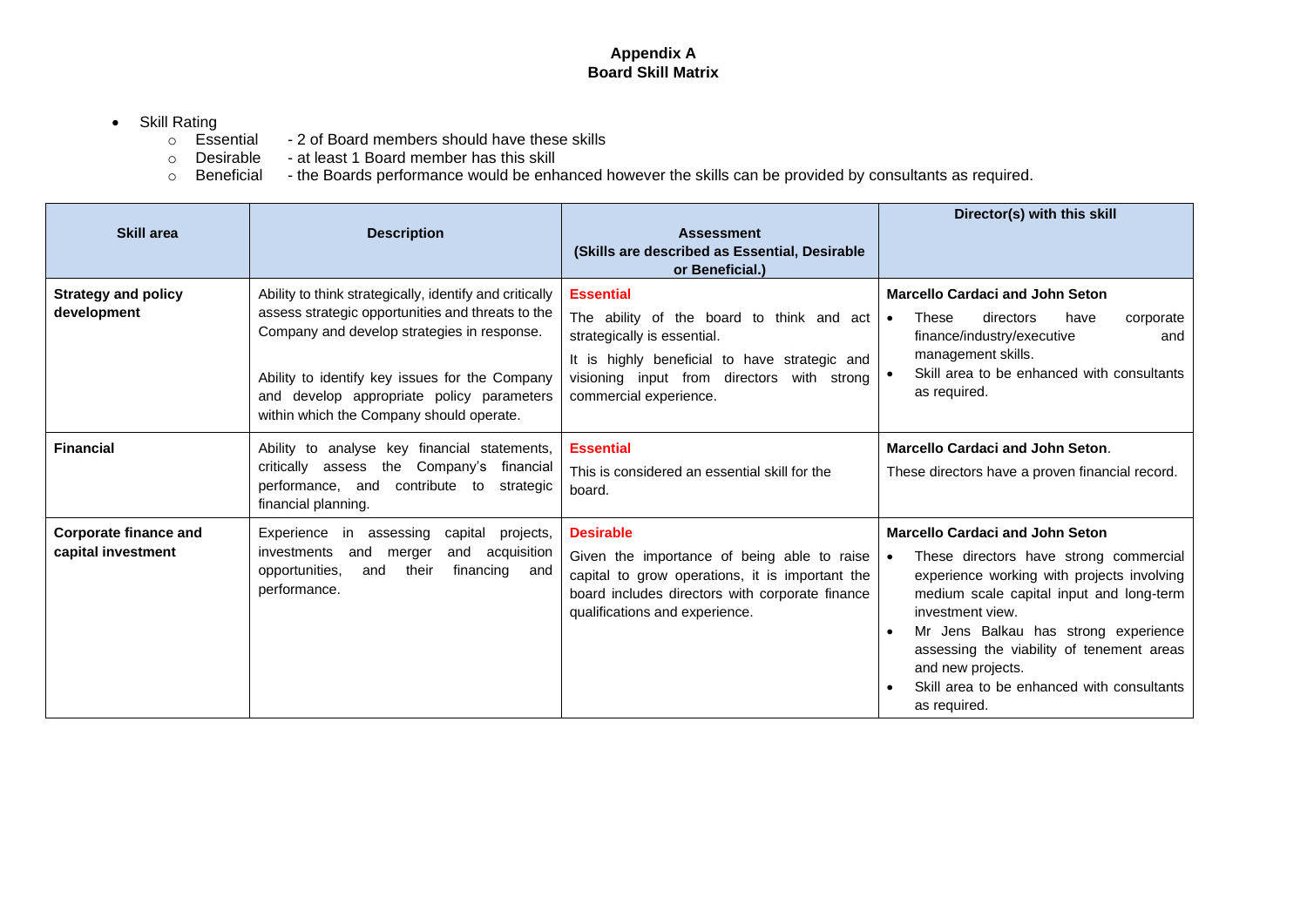| <b>Skill area</b>      | <b>Description</b>                                                                                                                                                                                                                                                         | <b>Assessment</b><br>(Skills are described as Essential, Desirable<br>or Beneficial.)                                                                                                                                                 | Director(s) with this skill                                                                                                                                                                                                                                                                                                                                                                                                                                                                                                                               |
|------------------------|----------------------------------------------------------------------------------------------------------------------------------------------------------------------------------------------------------------------------------------------------------------------------|---------------------------------------------------------------------------------------------------------------------------------------------------------------------------------------------------------------------------------------|-----------------------------------------------------------------------------------------------------------------------------------------------------------------------------------------------------------------------------------------------------------------------------------------------------------------------------------------------------------------------------------------------------------------------------------------------------------------------------------------------------------------------------------------------------------|
| <b>Risk management</b> | Ability to identify key risks to the Company in a<br>wide range of areas (including cash resources,<br>exploration,<br>governance,<br>information<br>technology, reputation, capital<br>investment,<br>OH&S), and monitor<br>risk<br>management<br>frameworks and systems. | <b>Essential</b><br>The ability to identify and oversee risk<br>management in the Company is essential.<br>The board's skills in this regard should be<br>augmented as a matter of priority.                                          | Adequately covered by Marcello Cardaci,<br>John Seton and Jens Balkau who:<br>• Have a track record in developing asset or<br>business portfolio over the long term that<br>remains resilient to systemic risk;<br>• Can probe and challenge management on the<br>delivery of agreed strategic planning<br>objectives and assessing threats to the<br>Company; and<br>• Can identify key risks to the Company related<br>to each key area of operations. Ability to<br>monitor risk and compliance and knowledge<br>of legal and regulatory requirements. |
| Legal compliance       | Knowledge of relevant laws and regulatory<br>frameworks, and an ability to identify and<br>oversee the Company's management of its legal<br>and contractual obligations and compliance<br>management.                                                                      | <b>Beneficial</b><br>As the Company has in-house counsel<br>capabilities, this minimises the need for a<br>specialist adviser to the board.<br>Legal advice on specific issues and projects can<br>be provided from within the board. | <b>Marcello Cardaci and John Seton</b><br>These directors are legally qualified and<br>practice accordingly, so the Company has<br>immediate access to legal knowledge.<br>Current relationships with Gilbert & Tobin<br>provide additional advice and counsel when<br>required.                                                                                                                                                                                                                                                                          |
| Corporate governance   | Understanding and experience in best practice<br>corporate governance particularly as it relates to<br>an exploration and mining company and an<br>ability to apply that to continually improve the<br>Company's corporate governance.                                     | <b>Essential</b><br>It is essential majority directors have a very<br>sound understanding of governance and the role<br>and responsibilities of the board collectively and<br>directors individually.                                 | Marcello Cardaci, John Seton and Jens<br><b>Balkau</b><br>These directors have board and governance<br>experience gained in small to medium<br>corporate organisations.<br>Expertise in specialist areas is desirable -<br>Marcello Cardaci and<br>John Seton<br>specialised areas are finance and legal and<br>Jens Balkau has specialised industry<br>experience in exploration, mining and<br>production.<br>Skill area to be enhanced with consultants<br>as required.                                                                                |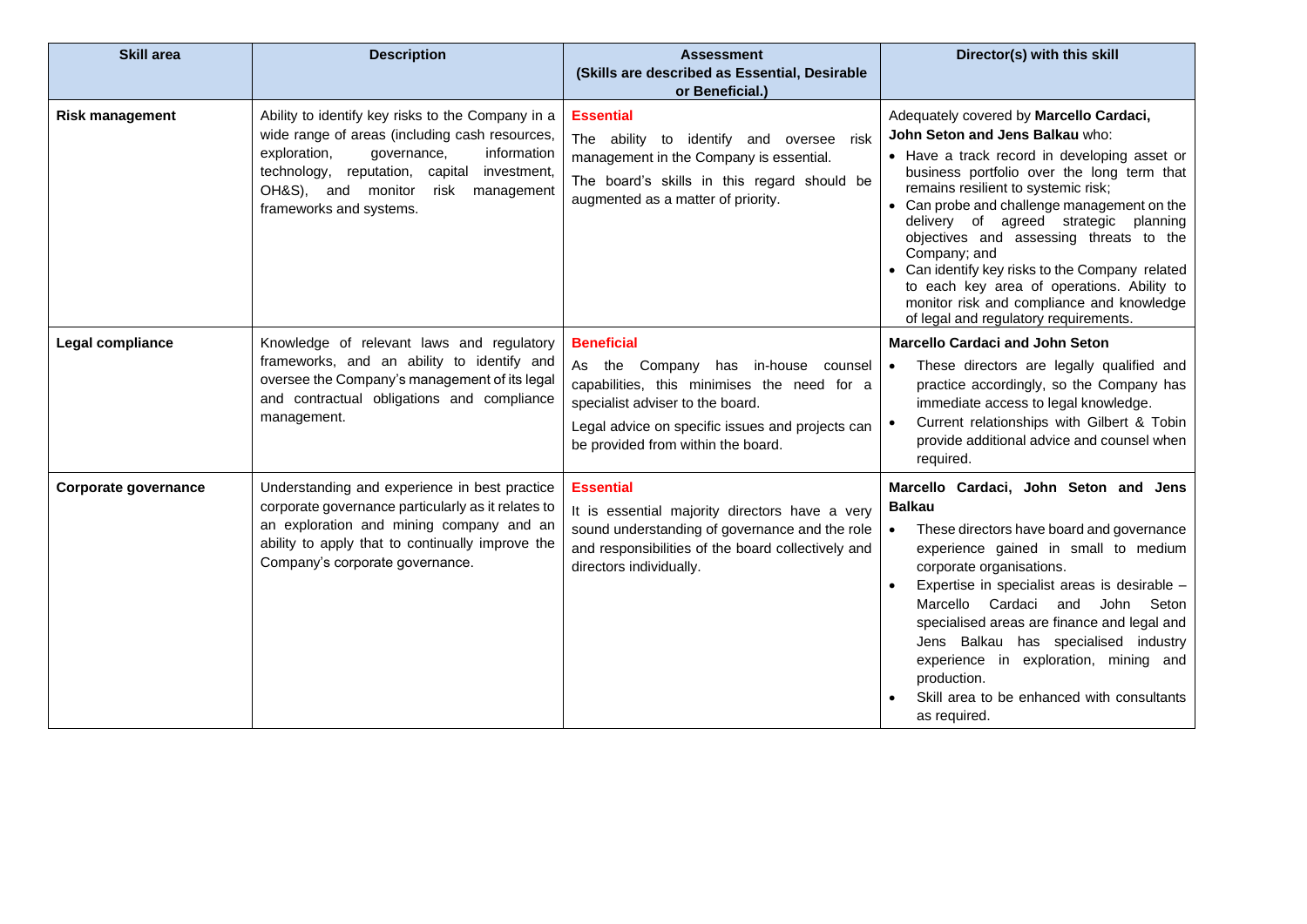| <b>Skill area</b>                           | <b>Description</b>                                                                                                                                                                         | <b>Assessment</b><br>(Skills are described as Essential, Desirable<br>or Beneficial.)                                                                                                                                         | Director(s) with this skill                                                                                                                                                                                                                                                                                                                                                                                                                                                                                                                         |
|---------------------------------------------|--------------------------------------------------------------------------------------------------------------------------------------------------------------------------------------------|-------------------------------------------------------------------------------------------------------------------------------------------------------------------------------------------------------------------------------|-----------------------------------------------------------------------------------------------------------------------------------------------------------------------------------------------------------------------------------------------------------------------------------------------------------------------------------------------------------------------------------------------------------------------------------------------------------------------------------------------------------------------------------------------------|
| <b>Executive management</b>                 | Experience at an executive level including the<br>ability to appoint and evaluate the CEO and<br>oversee<br>strategic,<br>human<br>resource<br>management together with industry knowledge | <b>Desirable</b><br>Experience in evaluating performance of senior<br>management and oversee strategic, human<br>capital planning, and organisational change<br>management programs together with industry<br>knowledge.      | Adequately covered by Marcello Cardaci, John<br>Seton and Jens Balkau.<br>Strategic<br>human<br>management<br>resource<br>experience including change management and<br>corporate finance skills brings this skill set to the<br>board.<br>Marcello Cardaci and John Seton has this<br>experience.<br>A director with industry experience might also<br>bring this skill set to the board. Jens Balkau has<br>this experience.<br>Furthermore, Mr Seton has held executive<br>positions with companies that have developed<br>and operated 2 mines. |
| <b>Exploration experience</b>               | Broad range of experience in exploration,<br>mining, production, metallurgy, processing and<br>environmental                                                                               | <b>Desirable</b><br>Experience combined with an understanding of<br>the corporate purpose to create long term,<br>shareholder value through the discovery,<br>acquisition, development and marketing of<br>natural resources. | Adequately covered by Jens Balkau with a<br>wealth of exploration experience and knowledge.                                                                                                                                                                                                                                                                                                                                                                                                                                                         |
| <b>Positioning and crisis</b><br>management | Ability to contribute to the positioning of the<br>Company to assist in high-level communications<br>and crisis management.                                                                | <b>Desirable</b><br>It is advantageous for the board to be able to<br>constructively manage crisis and provide<br>leadership around solutions.                                                                                | Adequately covered by Marcello Cardaci, John<br>Seton and Jens Balkau.                                                                                                                                                                                                                                                                                                                                                                                                                                                                              |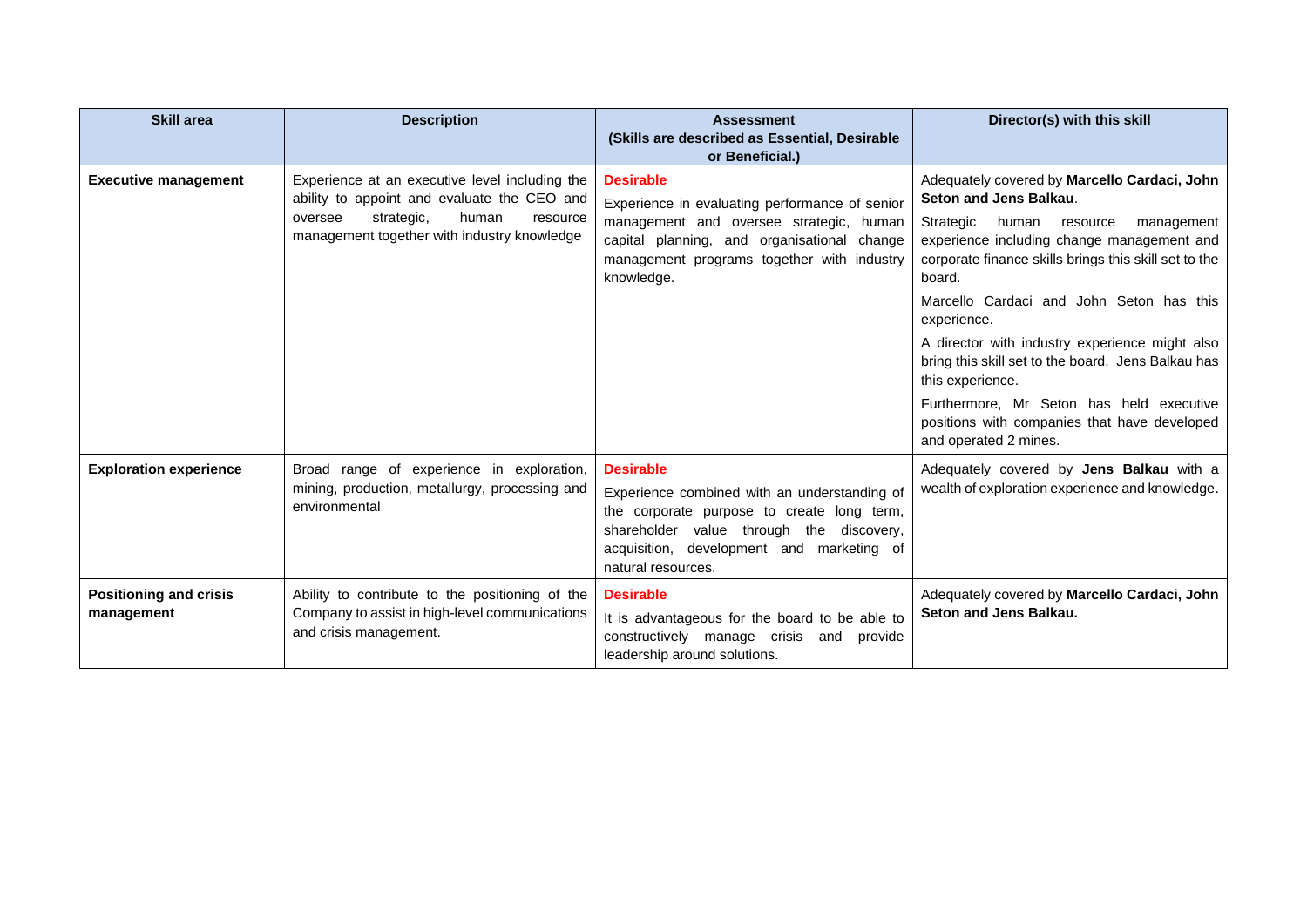| <b>Skill area</b>                       |     | <b>Description</b>                                                                                                                                                                                                                     | <b>Assessment</b><br>(Skills are described as Essential, Desirable<br>or Beneficial.)                                                          | Director(s) with this skill                                                                                                                                                                                                                                             |
|-----------------------------------------|-----|----------------------------------------------------------------------------------------------------------------------------------------------------------------------------------------------------------------------------------------|------------------------------------------------------------------------------------------------------------------------------------------------|-------------------------------------------------------------------------------------------------------------------------------------------------------------------------------------------------------------------------------------------------------------------------|
| Representation<br>shareholder relations | and | Ability to effectively represent the Company and<br>build constructive relationships with identified<br>shareholders for the overall benefit of the<br>Company.                                                                        | <b>Desirable</b><br>It is highly desirable that all directors are apt at<br>performing representative and<br>shareholder<br>liaison functions. | Adequately covered by Marcello Cardaci, John<br><b>Seton and Jens Balkau</b><br>The Chairman has a strong understanding of the<br>political environment and relevant shareholder<br>networks.<br>Succession needs to be considered when<br>selecting new Board members. |
| <b>Remuneration</b>                     |     | Committee<br>membership or<br>Remuneration<br>experience<br>in relation to<br>management<br>remuneration, including incentive program,<br>the<br>legislation and<br>superannuation and<br>contractual framework governing remuneration | <b>Desirable</b><br>It is considered essential majority of directors<br>understand the sensitivity of remuneration levels.                     | Adequately covered by Marcello Cardaci and<br>John Seton who have had past experience in<br>this area.                                                                                                                                                                  |

# **PERSONAL ATTRIBUTES**

# All directors are required to have the following attributes.

| <b>Attribute</b>                              | <b>Description</b>                                                                                                                                                                                                                                                                                                                                                                  |
|-----------------------------------------------|-------------------------------------------------------------------------------------------------------------------------------------------------------------------------------------------------------------------------------------------------------------------------------------------------------------------------------------------------------------------------------------|
| Integrity (ethics)                            | A commitment to:<br>understanding and fulfilling the duties and responsibilities of a director, and maintaining knowledge in this regard through professional<br>development<br>putting the Company's interests before any personal interests<br>being transparent and declaring any activities or conduct that might be a potential conflict<br>maintaining board confidentiality. |
| <b>Effective listener and</b><br>communicator | The ability to:<br>listen to, and constructively and appropriately debate, other people's viewpoints<br>develop and deliver cogent arguments<br>communicate effectively with a broad range of shareholders.                                                                                                                                                                         |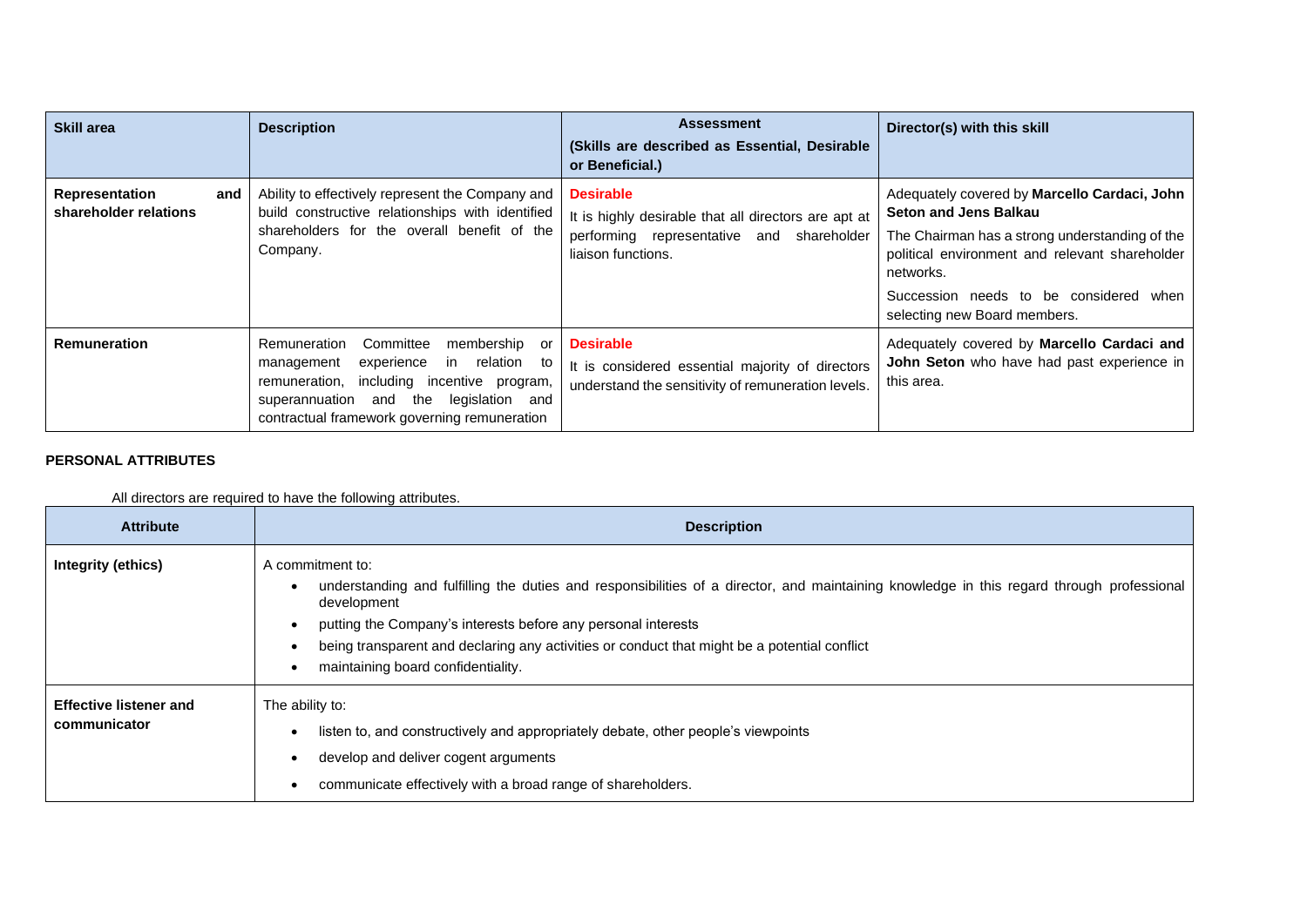| <b>Attribute</b>                          | <b>Description</b>                                                                                                                                                                                     |
|-------------------------------------------|--------------------------------------------------------------------------------------------------------------------------------------------------------------------------------------------------------|
| <b>Constructive questioner</b>            | The preparedness to ask questions and challenge management and peer directors in a constructive and appropriate way.                                                                                   |
| <b>Contributor and team player</b>        | The ability to work as part of a team and demonstrate the willingness and time to make a genuine and active contribution to the board and the<br>Company.                                              |
| <b>Commitment</b>                         | A visible commitment to the purpose for which the Company has been established and operates, and its on-going success.                                                                                 |
| Influencer and negotiator                 | The ability to negotiate outcomes and influence others to agree with those outcomes, including an ability to gain shareholder support for the board's<br>decisions.                                    |
| <b>Critical and innovative</b><br>thinker | The ability to critically analyse complex and detailed information, readily di-still key issues, and develops innovative approaches and solutions to<br>problems.                                      |
| Leader                                    | Innate leadership skills including the ability to:<br>appropriately represent the Company<br>set appropriate board and Company culture<br>make and take responsibility for decisions and actions.<br>٠ |

NB: The Chairperson should also have the personal attributes to effectively undertake usual Chairperson functions such as: chairing board meetings; developing a constructive relationship with management; successfully managing board succession planning and board performance and representing/being a spokesperson.

# **DEMOGRAPHIC & NON-SKILLS BASED CRITERIA**

| <b>Criteria</b>             | <b>Assessment</b>                                                                                                                                                                                                                 | <b>Priorities</b>                                                                                                                                          |
|-----------------------------|-----------------------------------------------------------------------------------------------------------------------------------------------------------------------------------------------------------------------------------|------------------------------------------------------------------------------------------------------------------------------------------------------------|
| <b>Gender</b>               | There is currently no female director on the board. A better-balanced gender<br>representation should be sought for the board.<br>The next selection process provides an opportunity to enhance gender diversity<br>on the board. | All appointments are to be made on merit rather than gender but<br>the candidate pool should seek to include appropriately qualified<br>female candidates. |
| <b>Geographical context</b> | Directors are not required to represent specific regions. It is desirable that<br>directors understand the challenges faced by regional New South Wales.                                                                          |                                                                                                                                                            |